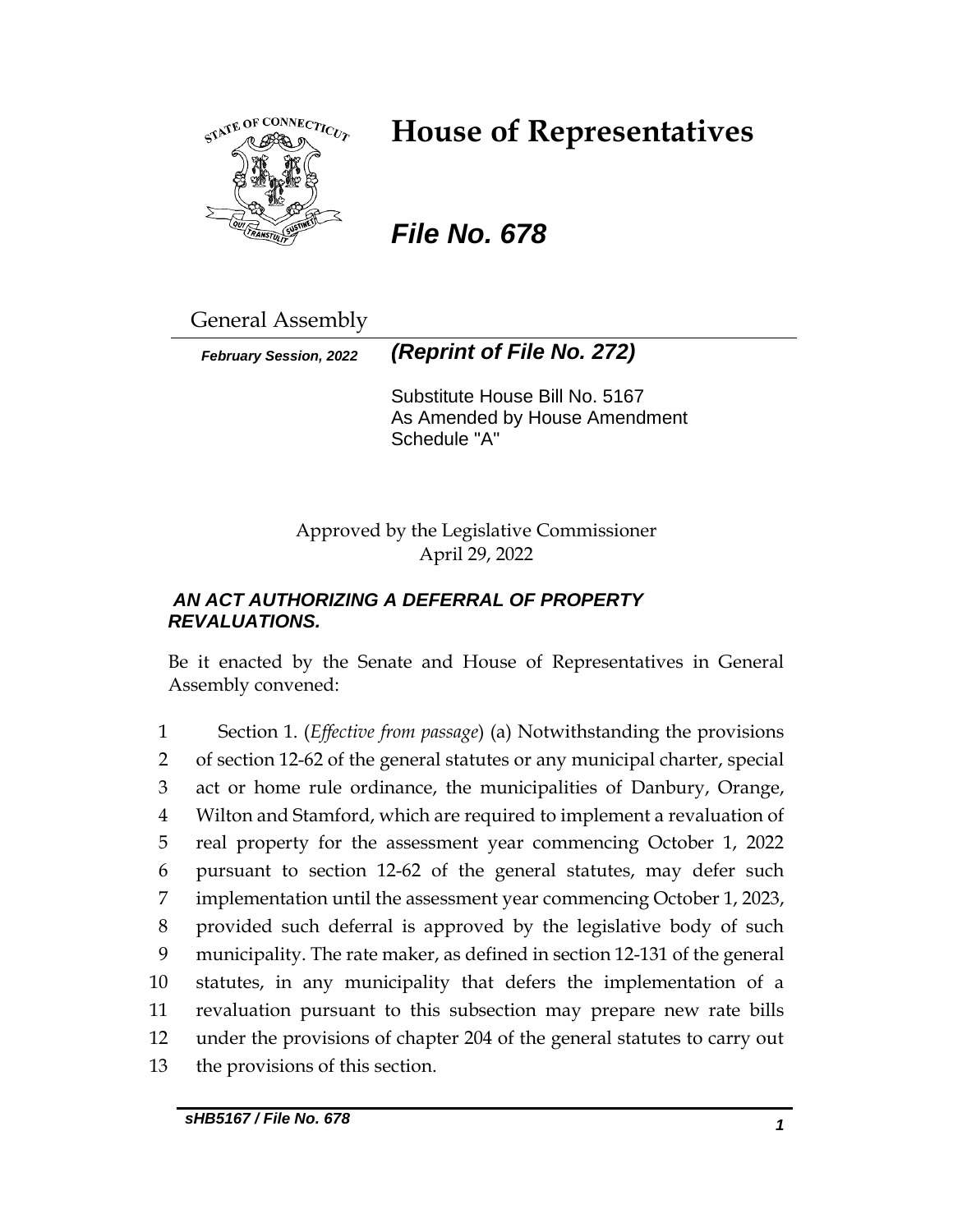(b) Notwithstanding the provisions of section 12-62 of the general statutes or any municipal charter, special act or home rule ordinance, the municipalities of Barkhamsted, Norfolk, Norwalk, Suffield, Willington and Windsor Locks, which are required to implement a revaluation of real property for the assessment year commencing October 1, 2023 pursuant to section 12-62 of the general statutes, may defer such implementation until the assessment year commencing October 1, 2024, provided such deferral is approved by the legislative body of such municipality. The rate maker, as defined in section 12-131 of the general statutes, in any municipality that defers the implementation of a revaluation pursuant to this subsection may prepare new rate bills under the provisions of chapter 204 of the general statutes to carry out the provisions of this section.

 (c) Any required revaluation subsequent to any deferred revaluation implemented pursuant to subsection (a) or (b) of this section shall be implemented in accordance with the provisions of section 12-62 of the general statutes. Such subsequent revaluation shall recommence at the point in the schedule required pursuant to section 12-62 of the general statutes that the municipality was following prior to such deferral.

This act shall take effect as follows and shall amend the following sections:

| Section 1 | trom passage | New section |
|-----------|--------------|-------------|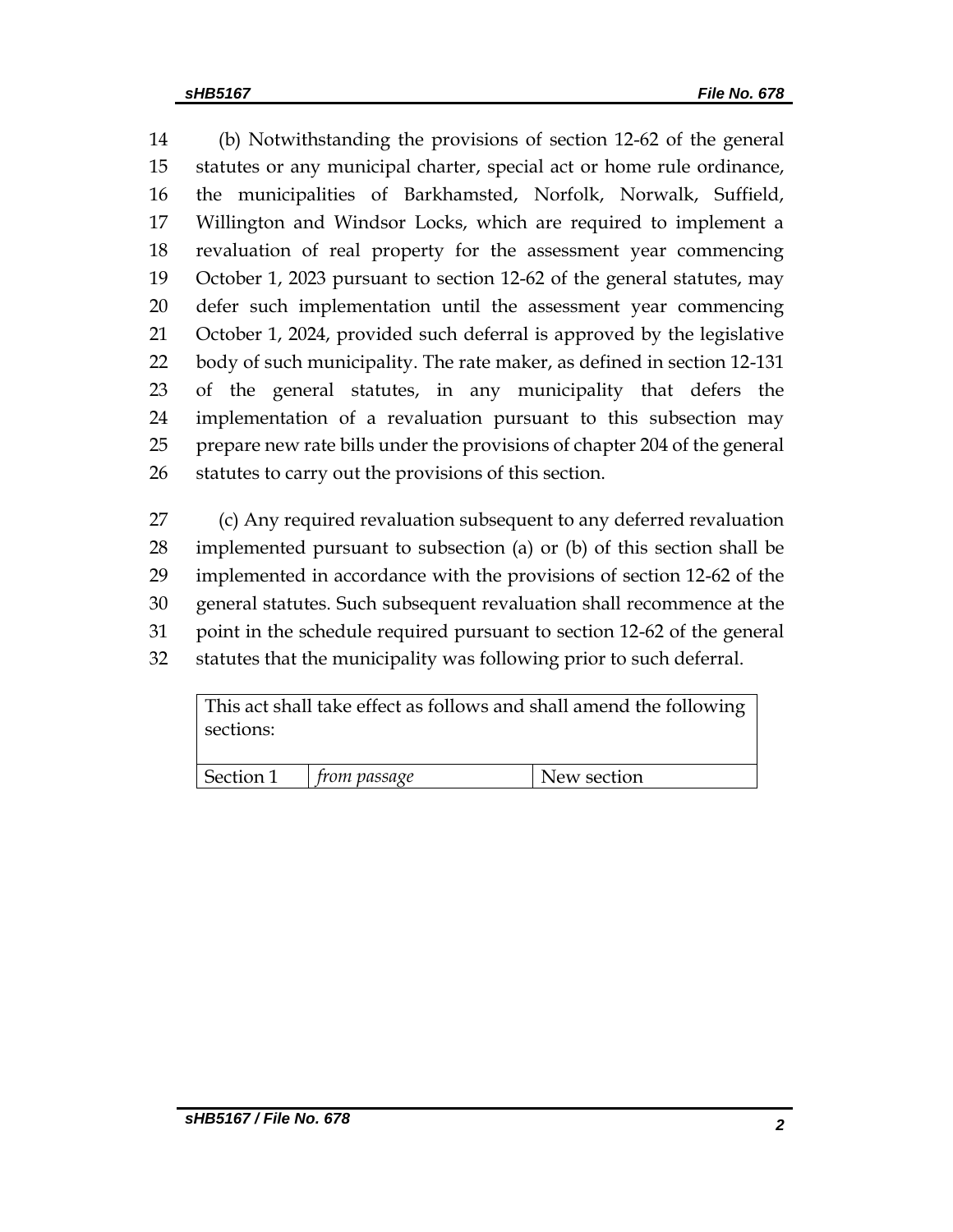*The following Fiscal Impact Statement and Bill Analysis are prepared for the benefit of the members of the General Assembly, solely for purposes of information, summarization and explanation and do not represent the intent of the General Assembly or either chamber thereof for any purpose. In general, fiscal impacts are based upon a variety of informational sources, including the analyst's professional*  knowledge. Whenever applicable, agency data is consulted as part of the analysis, however final *products do not necessarily reflect an assessment from any specific department.*

### *OFA Fiscal Note*

*State Impact:* None

*Municipal Impact:* None

#### *Explanation*

The bill allows ten municipalities to delay an October 1, 2022 or October 1, 2023 revaluation by one year. This shifts into the future any costs associated with revaluation and any subsequent grand list changes.

The ten municipalities permitted to delay revaluation are: Barkhamsted, Danbury, Norfolk, Norwalk, Orange, Stamford, Suffield, Willington, Wilton and Windsor Locks.

House "A" changes which communities are permitted to delay their revaluations pursuant to the underlying bill and results in the above identified fiscal impact.

#### *The Out Years*

*State Impact:* None *Municipal Impact:* None